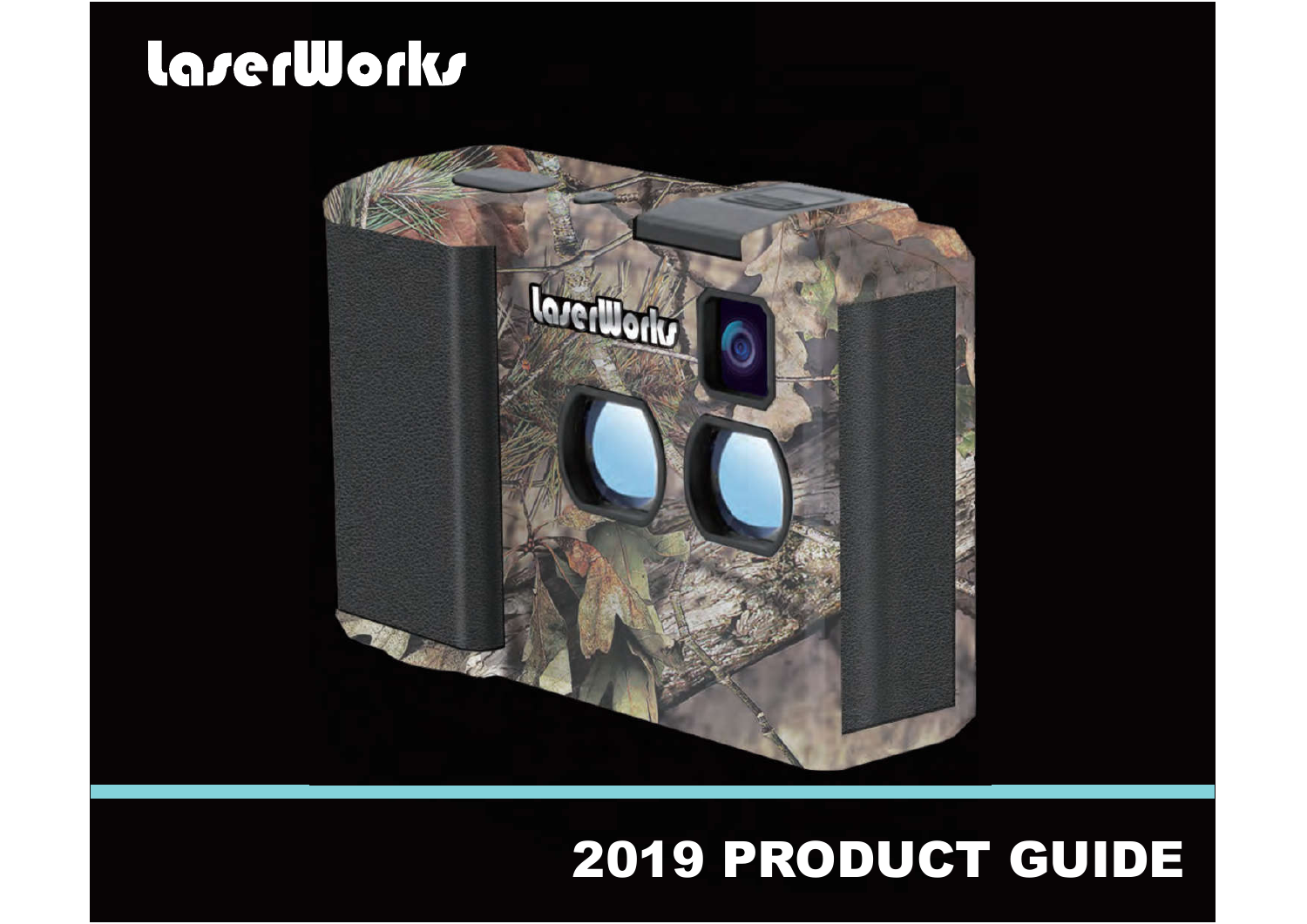### **Company Profile**

ShenZhen Rui Er Xing Electronic Co.,Ltd. was established in 2011,Located in Shenzhen,China,with production and working area of 1700 square meters, specialized in pulse laser rangefinders for golf,hunting,security & UAV application etc.

When Rui Er Xing is established, we applied LaserWorks trademark in the meantime. Our goal is to build a valuable brand of our products. We get more than 10 patents in the field of laser rangefinders thanks to our continuous accumulation of intellectual property & quality control . Our products & brand is guaranteed by CE, ROSH, FDA & FCC certification.

Our quality control is enforced strictly according to ISO9001 regulation. We are dedicated to make 100% eyesafe pulse laser range finder for the safety. In the meantime, we have upgraded our products' circuit design to make low product power consumption at world level to it environmental friendly.

Till now, Rui Er Xing has become the company with independent development, production, quality control, sales & after-sale service. It has elite senior engineers of this field, product structure designer, production manager & quality control managers etc.

Our motto has always been to make functional, easy-to-use, eyesafe & environmentally friendly laser rangefinders.

### **LaserWorks**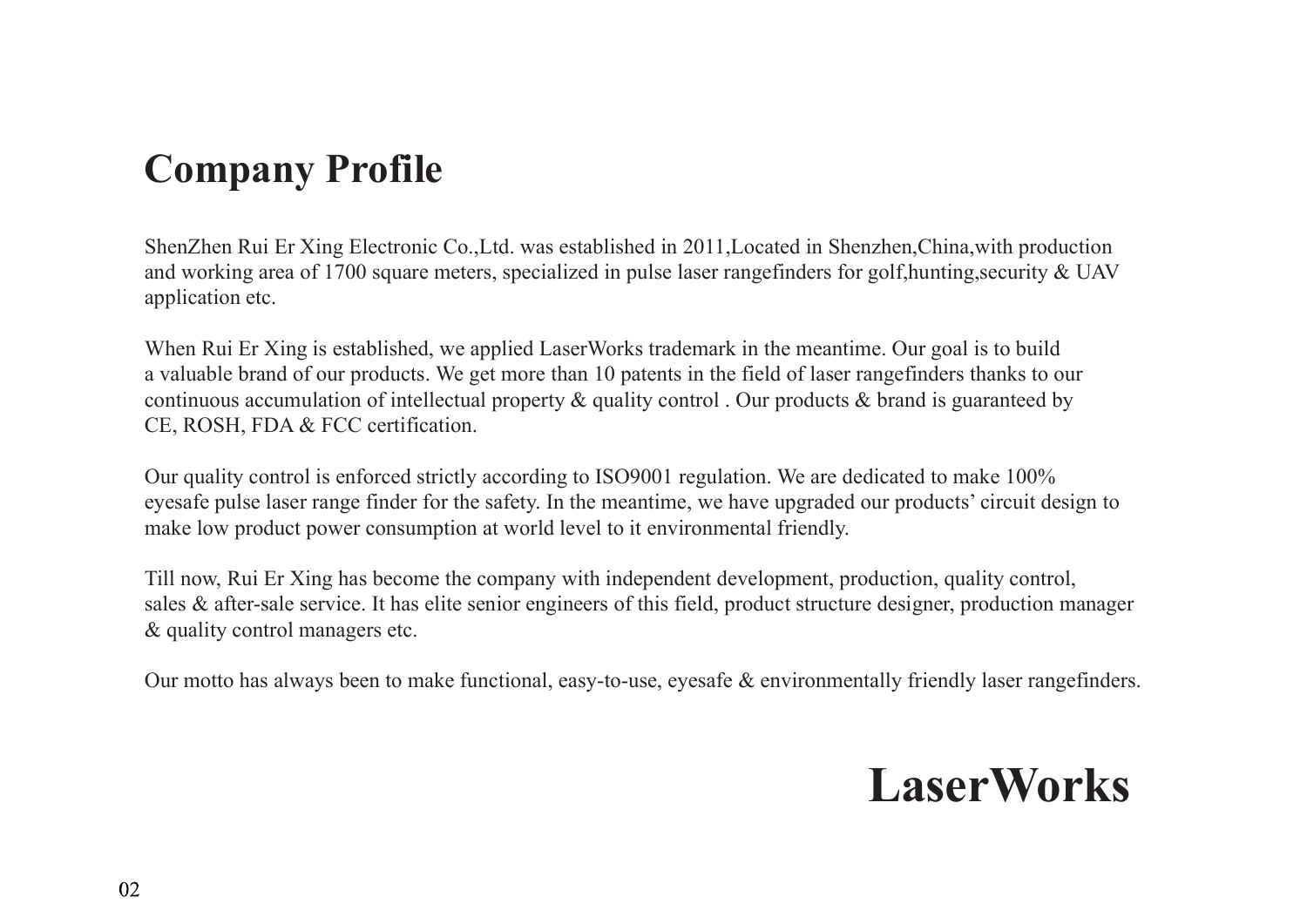### **New Releasing**



Free your eyes from traditonal rangefinder eyepiece! No more hassle of taking off eyeglasses and focus for rangefinders! Laser rangefinder with camera & recording enables customers to measure simply by looking at the screen and clicking the button, to share with friends.

Modes of: 1. Ranging, 2. Ranging + Record, 3. Playback

Magnification: 4-16X Resolution 1080P-FULL HD Display:320\*240 Memory: Micro SD Card Distance: 5-1000 yds Power:1\*16500 Battery Video Record:1080p/30fps, 720p/60fps

Functions of LRF: 1.Standard Ranging 2.Pinseeking 3.Vertical Height 4.Golf Slope Copmensated Distance 5.Speed



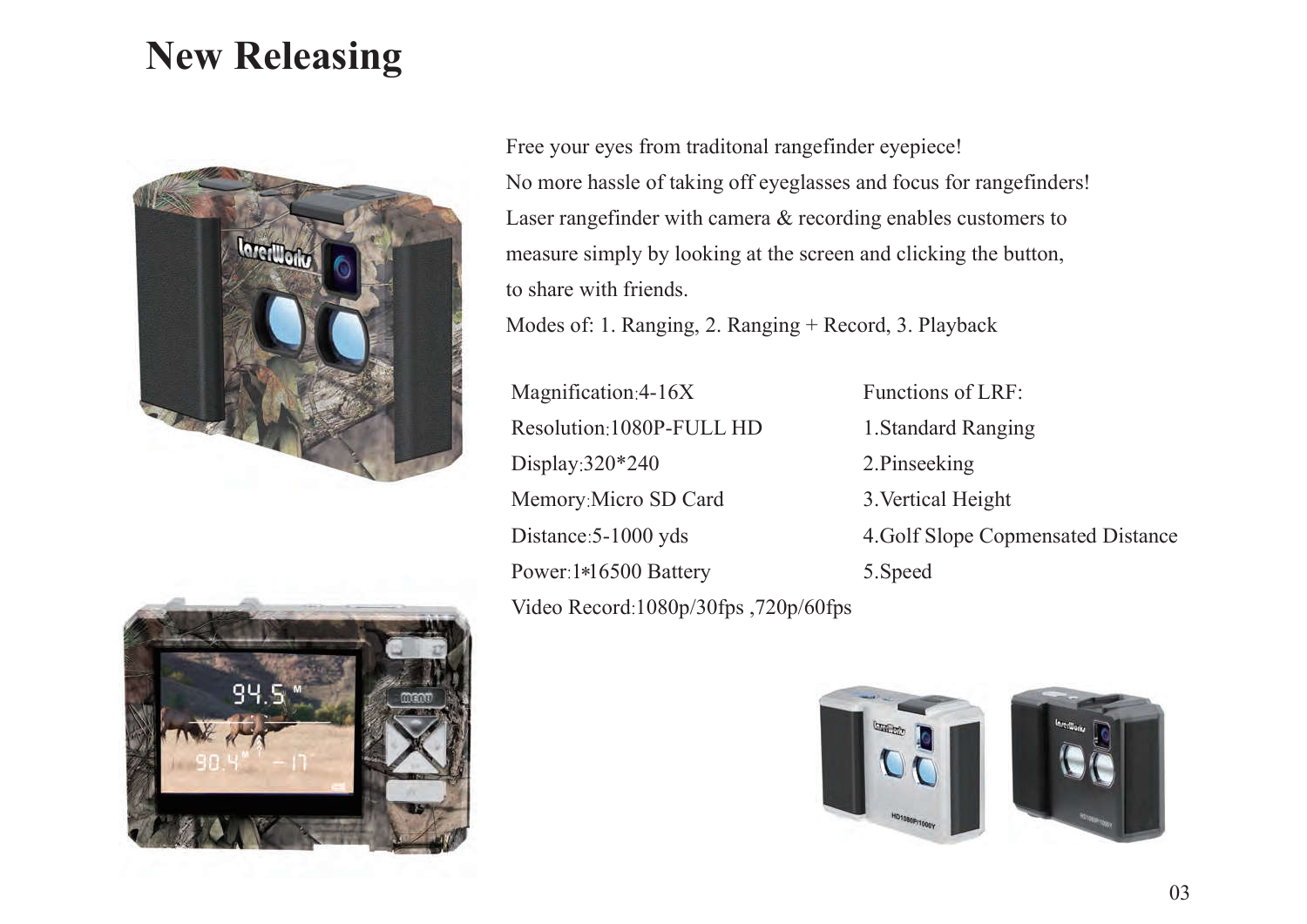### **Bow Sight Rangefinder**



LaserWorks bow sight is a hybrid sight with range finder all-in-one and durable aluminum CNC mount. It is equipped with horizontal & vertical sliding rail with markings. Windage & Elevation can be minor adjusted with lock to secure,simple to operate.The sight can not only aim target precisely but also measure distance to any target within 300 meters.

#### Specification

| Dimension             | 195*126.2*100.2mm    |
|-----------------------|----------------------|
| Weight                | 366g                 |
| Pins                  | 5 pins               |
| Pin Diameter          | $0.5$ mm $/0.019$    |
| Waterproof            | <b>IPX5</b>          |
| Laser                 | 905nm Class 1        |
| <b>Range Distance</b> | 5-300 meters (Trees) |
| Unit                  | Meter or Yard        |
| <b>Battery</b>        | CR <sub>2</sub> 3V   |
| Scan Time             | $1-5$ mins           |

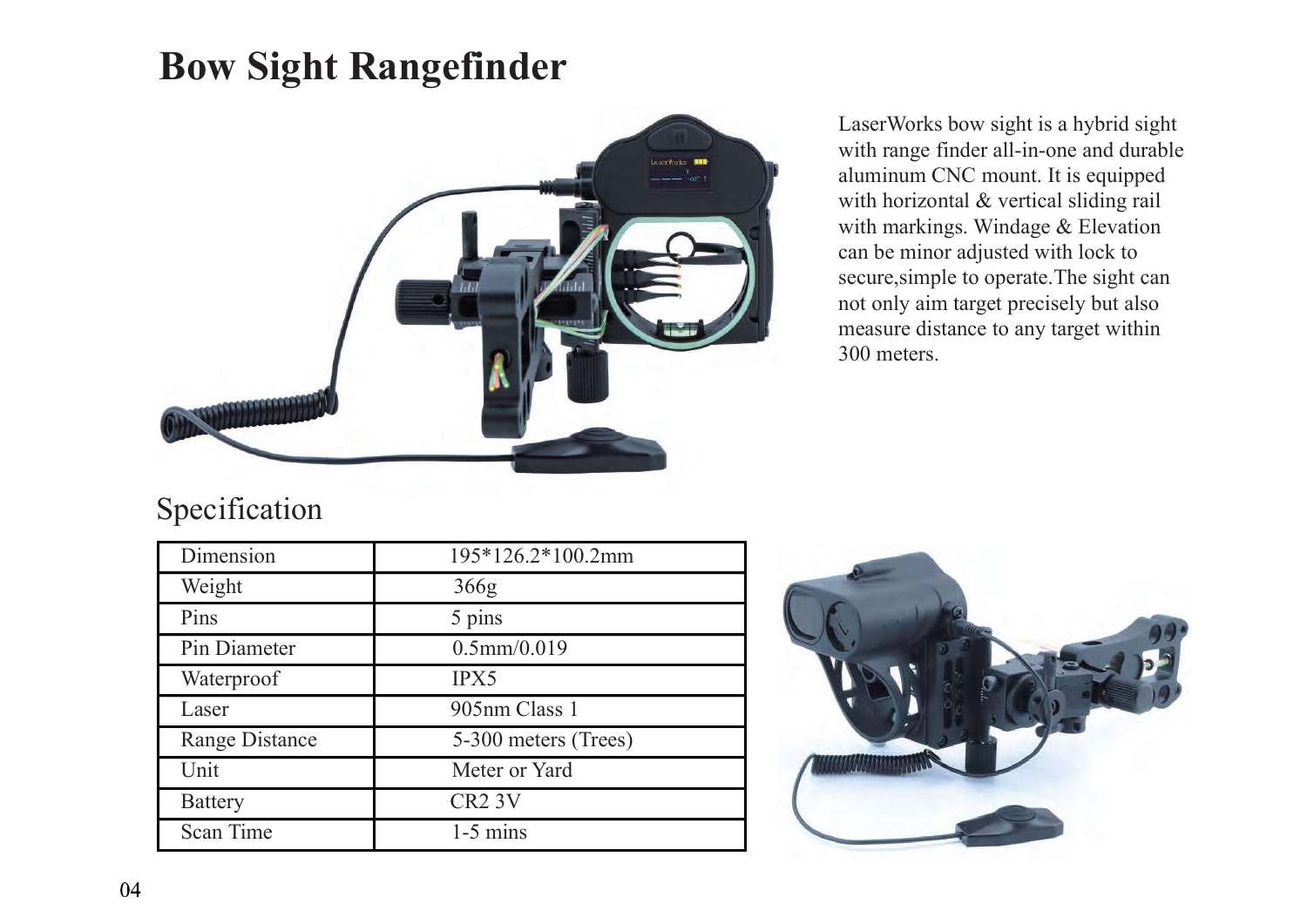### **Digital Night Vision with LRF**



Ungraded LRNV009 offers outstanding optical clarity,ultimate illumination and an unmatched field of view. Compact model features rugged, weather-resistant housing,available toadd an IR flashlight to dramatically increase viewing range. It is perfect for camping, caving, wildlife observation, surveillance.

#### Specification

| Laser Rangefinder            | 500m            |
|------------------------------|-----------------|
| <b>CCD</b>                   | <b>CMOS</b>     |
| Digital Magnification        | 4X              |
| Lens Diameter                | 32mm            |
| Pitch Angle                  | $+/-90^{\circ}$ |
| Dimensions                   | 175*100*51mm    |
| Night Vision                 | 200m            |
| <b>Display Resolution</b>    | 320*240         |
| <b>Optical Magnification</b> | 6X              |
| Field of View                | $6^\circ$       |
| <b>Battery</b>               | $AA*4$          |
| Weight                       | 398g            |

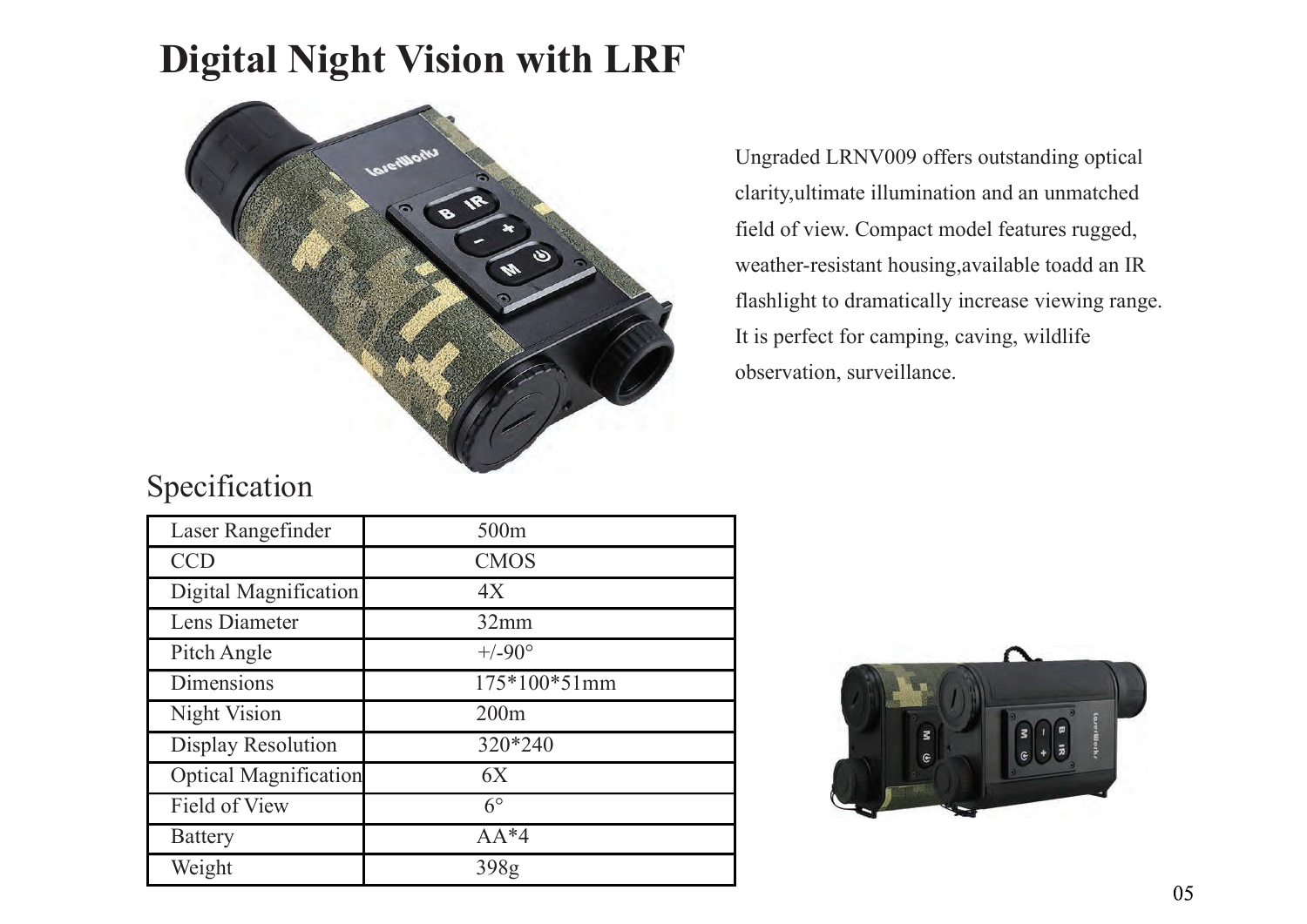### **Rangefinder with Red Dot**



Make your rifle, shotgun even more poisonous with the LaserWorks Red Dot sight rangefinder. A 3 MOA dot promotes rapid target acquisition, while providing a precise point of aim, getting shots down range and on target fast.



One unit, two options:

- 1. Red dot sight with adjustable bracket, windage & elevation adjustable
- 2. Red dot sight with hand holder, easy to pull the trigger to measure

Range: 5-999Y Red dot: 3 MOA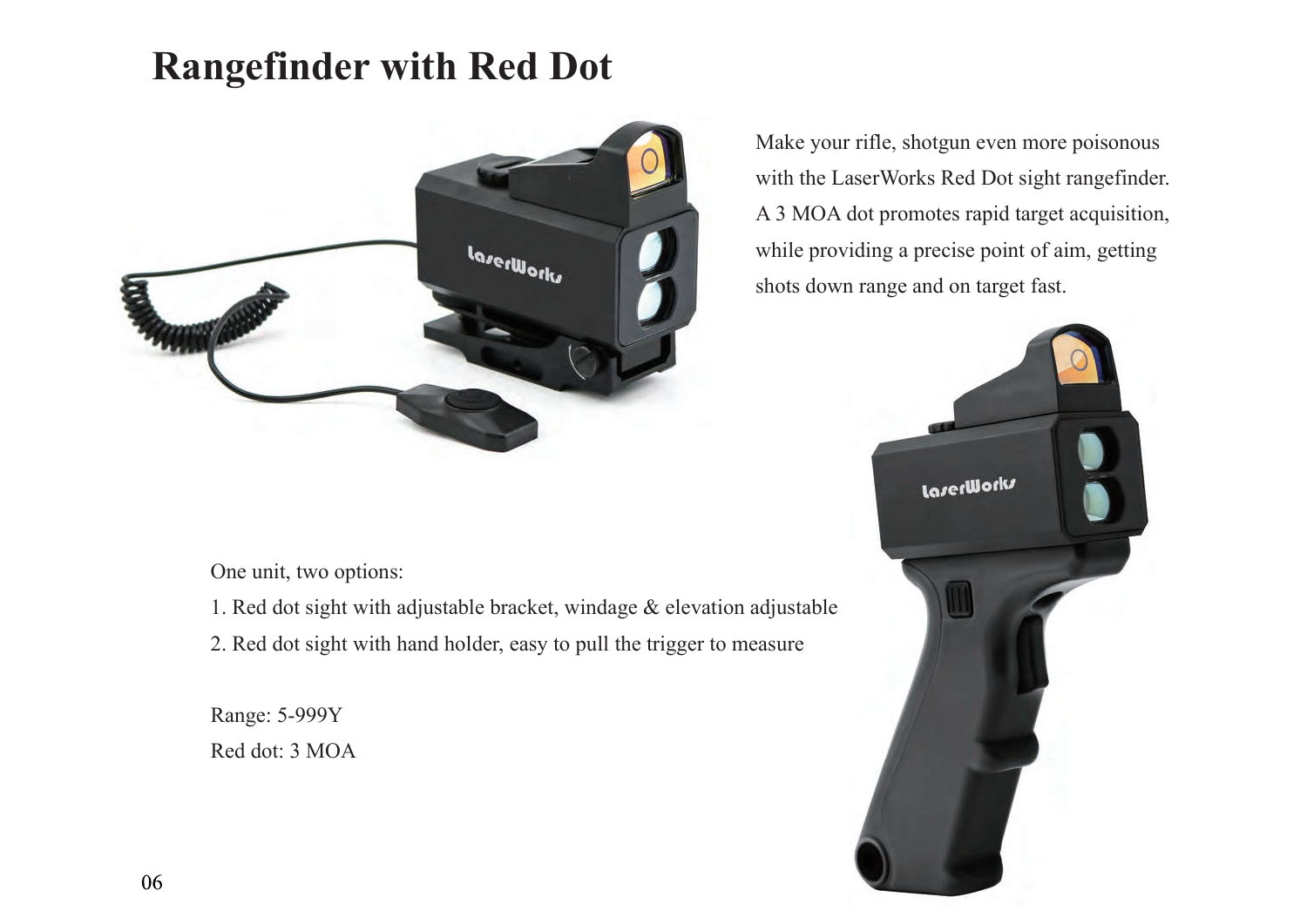### **LE-032**





Extra 650nm visible red laser for alignment setting as needed.

LE-032 compact 700m laser rangefinder is all metal shell recoil-resistant,with OLED screen, display visible day & night The base can be used to adjust laser up & down, left & right as need.

Modes:

- 1. Continues Ranging
- 2. Fog
- 3. Horizontal distance+angle
- 4. Fog+Horizontal distance
- 5. Speed

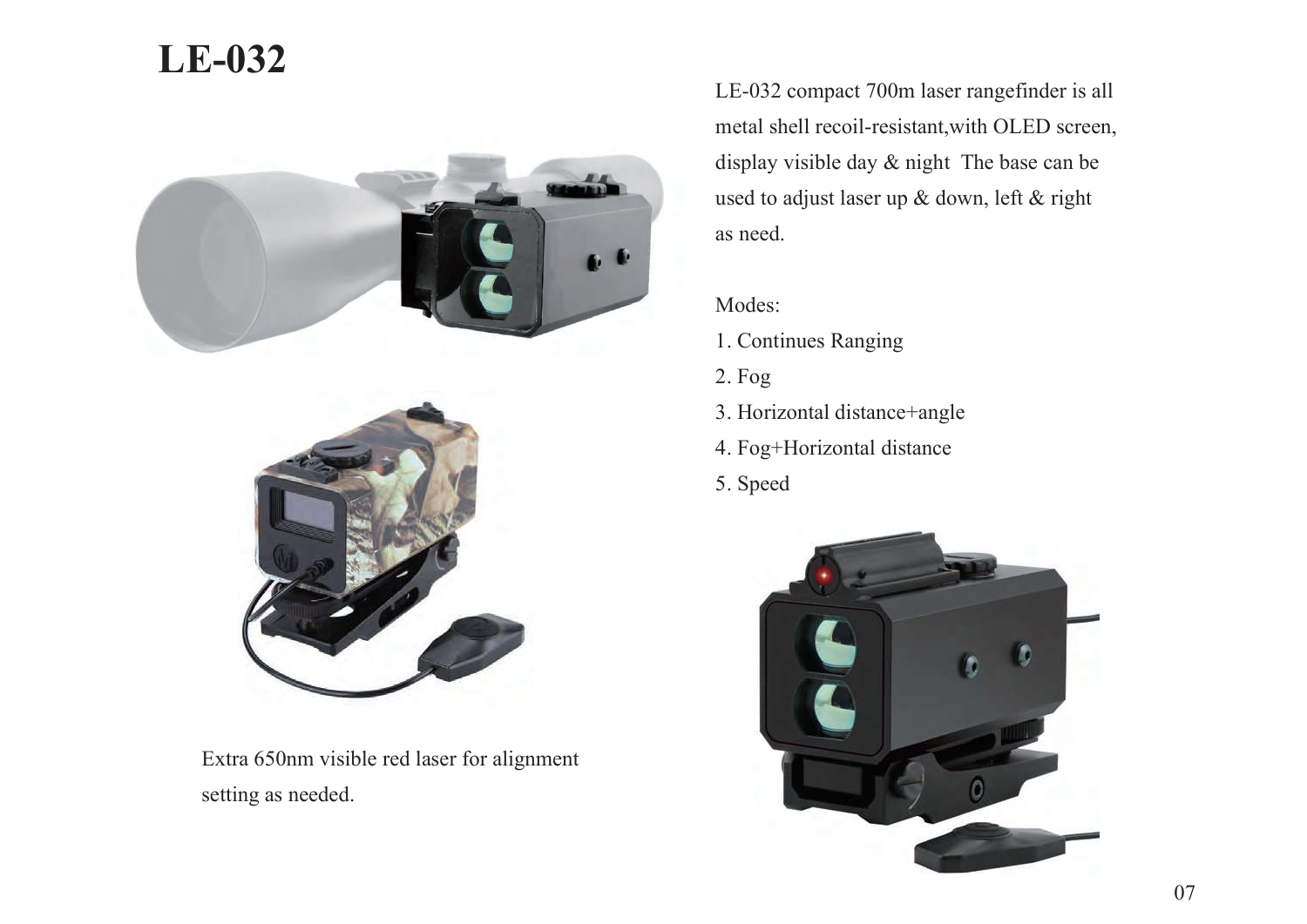### **New Releasing**



LW800PRO range finder integrates the advanced technology of Emission Projection Display ( EPD), to replace the traditional transmission display LCD screen, which is able to see the readings under any light conditions. Even if the day is gloomy or there is not enough light, you will still be able to see the measurements clearly. Optical transmissivity is higher than 55%.

**Display:**  598\* 199,5 M Red or Black

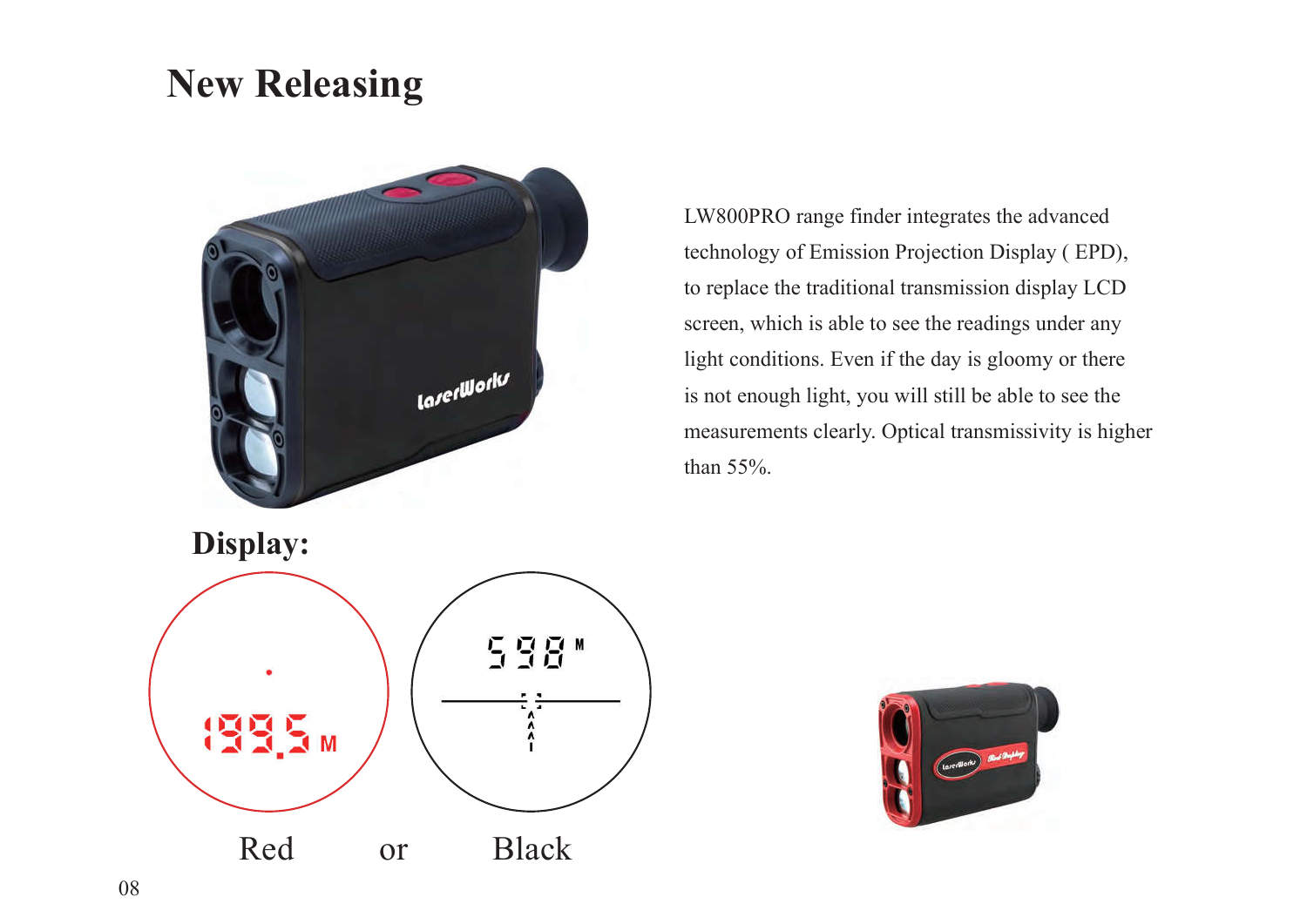### **LECD Technology LW002**



Specification

| Type of laser      | $905$ nm          |
|--------------------|-------------------|
| Objective Lens     | 21mm              |
| Magnification      | 6X                |
| Field of View      | $7.2^\circ$       |
| Accuracy           | $\pm 0.1$ m       |
| <b>LCD</b> Display | <b>Black</b>      |
| <b>Battery</b>     | $CR2-3V$          |
| Net Weight         | 158g              |
| Dimension          | 97*37*65mm        |
| Warranty           | 12 month warranty |

New Laser Echo Center Detection Technology(LECD technology) insures the ranging accuracy to different reflective targets and offers resolution to +/-0.1m. Upgraded optics offers high transmittance compared to original rangefinders.



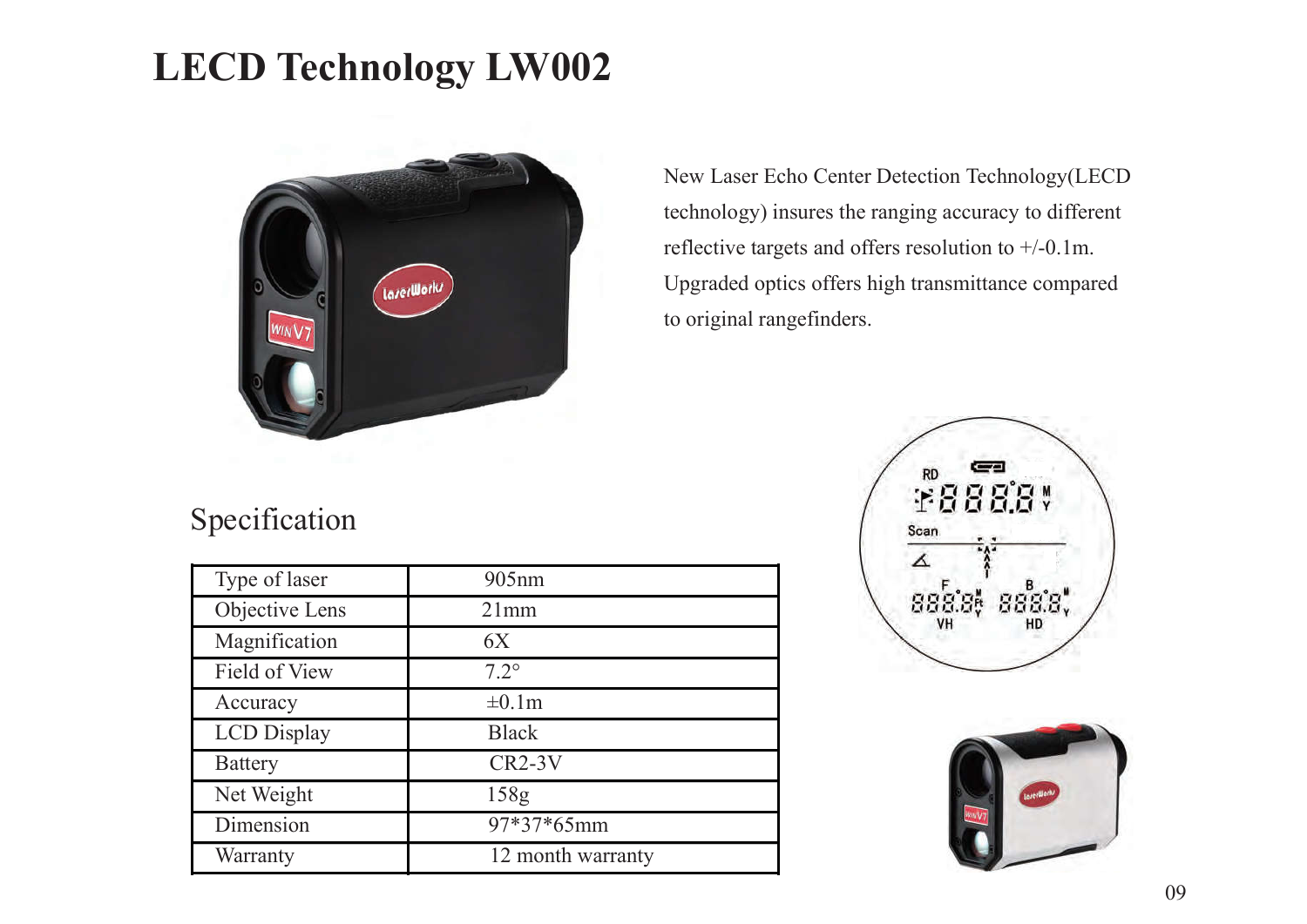### **PRO & SPI Version**



No more doubt of distance. Our rangefinder provides true measurement with accuracy of +/-1 yard. Maximum range option: 600m, 1000m & 1500m.

#### **PRO Version: SPI Version:**

1. Ranging ( Scan ) 1. Ranging ( Scan ) 2.Nearest Target Lock 2. Nearest Target Lock 3.Golf Distance Correction 3. Fog 4.Fog 4. Speed 5.Horizontal Distance + Angle 6.Vertical Height Measurement 7.Speed

- 
- 
- 
- 







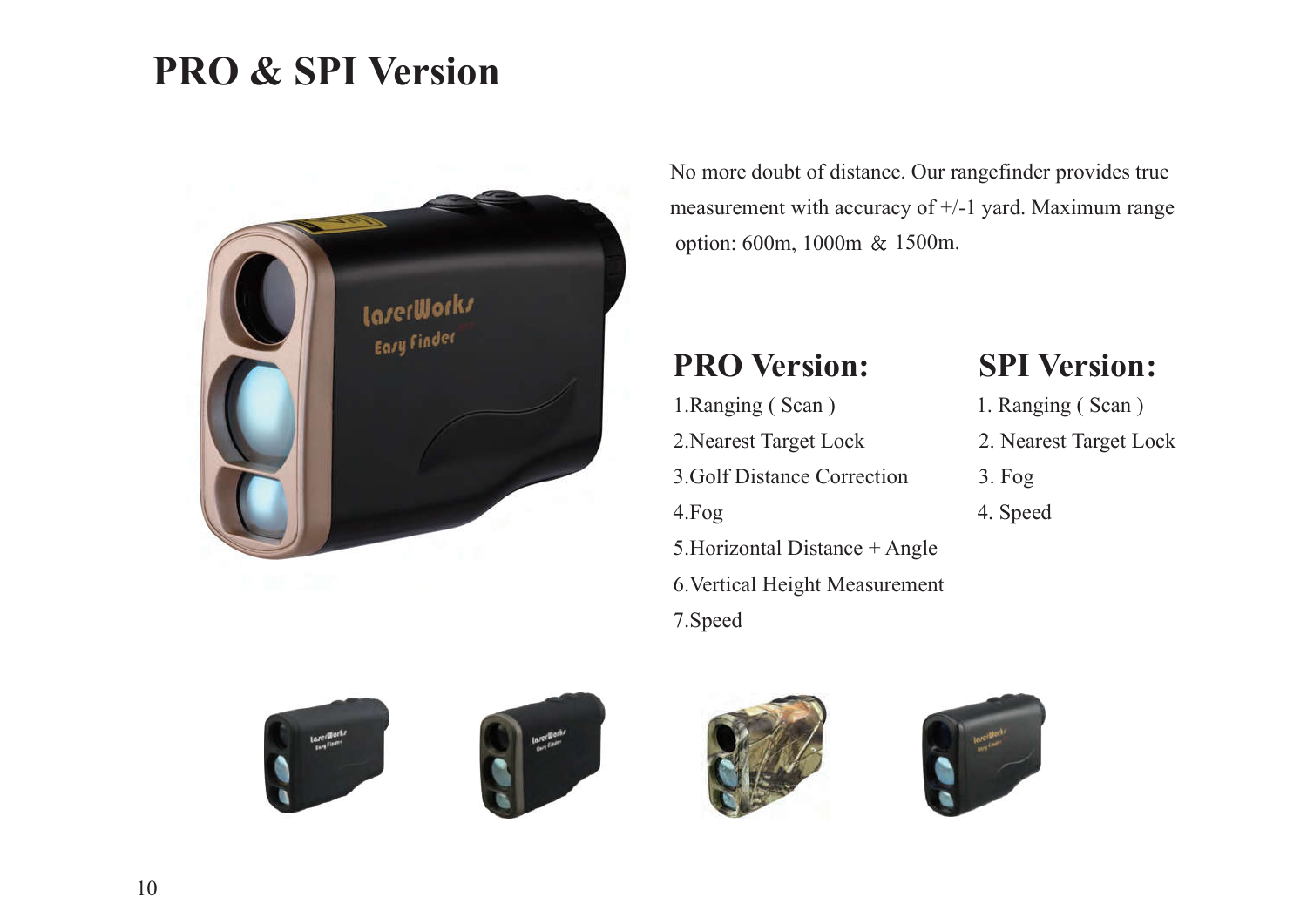### **LRF Module**



Mini laser range finder module offers reliable distance feedback & TTL/RS232 serial output. It is suitable for customizing product integration.



| <b>Model</b>               | <b>RS232</b>                  | <b>M3</b>    | <b>M35</b>             |  |  |
|----------------------------|-------------------------------|--------------|------------------------|--|--|
| <b>Working Voltage</b>     | 9V-12V                        | 5.5V-6V      | $3V-5V$                |  |  |
| Dimension                  | 74*33*31mm                    | 59*30*34mm   | 59*30*34mm             |  |  |
| Data Interface             | RS232 or TTL                  | RS232 Or TTL | <b>RS232 &amp; TTL</b> |  |  |
| Range                      | 600m, 1000m, 1500m available. |              |                        |  |  |
| Laser                      | Class 1 Laser, 905nm          |              |                        |  |  |
| Frequency                  | 1Hz                           |              |                        |  |  |
| Accuracy                   | $+/-0.5m$                     |              |                        |  |  |
| <b>Working Temperature</b> | -20 to $60^{\circ}$ C         |              |                        |  |  |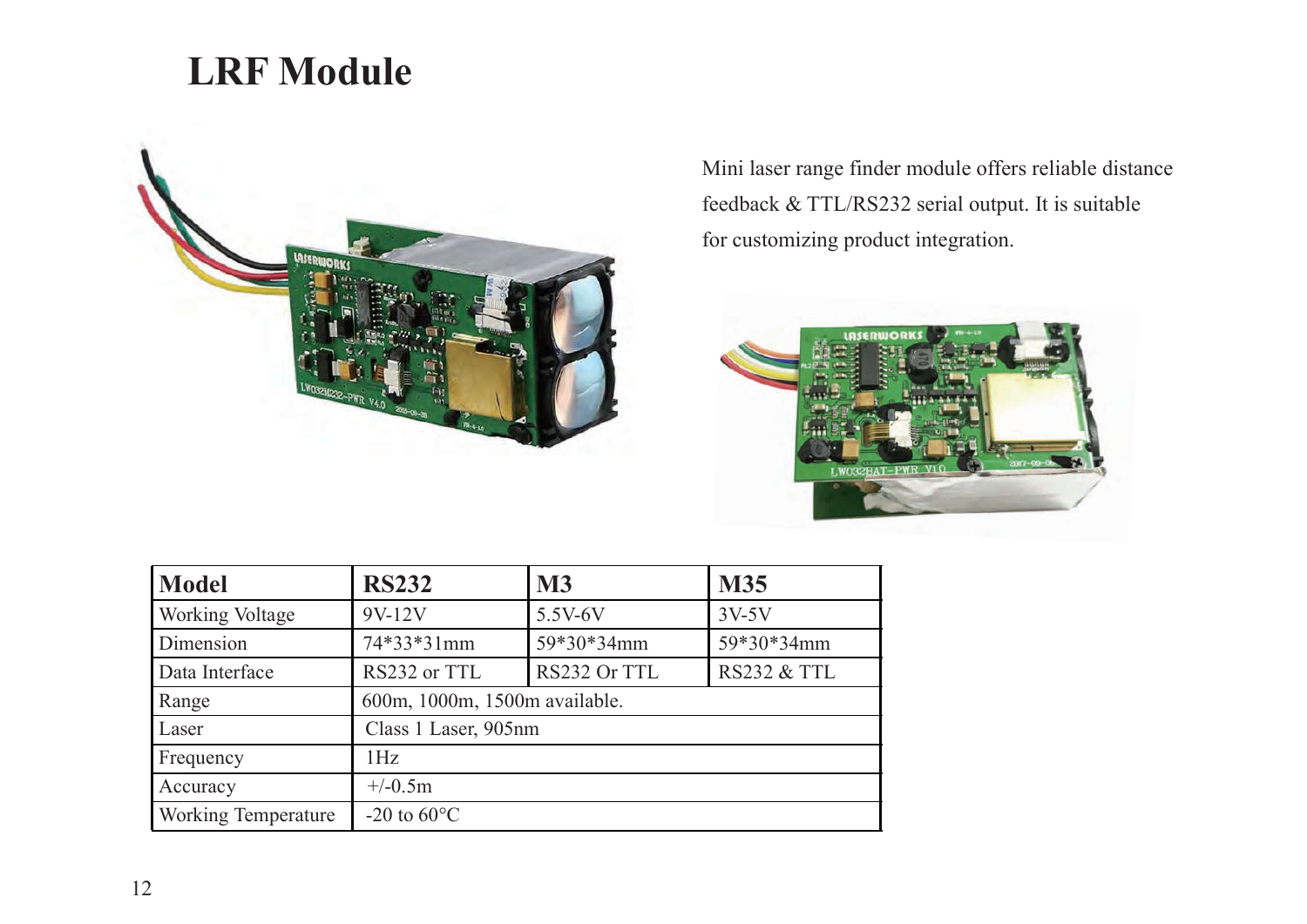

Built specifically for hunters, the S7 Laser Rangefinder 1200 Yards is reliable for tough hunting environments with water resistant durable non-slip grip rubber housing. S7 hunting rangefinder responses quick and accurate from 5 to 1200 yards, accuracy +/- 1 yard, capable of angle compensated horizontal distance mode, line of sight mode & continuous scan quick readings on different objects or tracking a moving target.Power/Measure button and Mode button located differently, no mistake of pressing wrong button any more.

PRO X7 the wireless charging range finder set will free users of problem of replacing batteries. It is very easy to charge. You only need to connect the USB cable to power source like power bank, PC , vehicle etc, then it will be good to use for a long time. Range: 600m, 1000m, 1500m available.

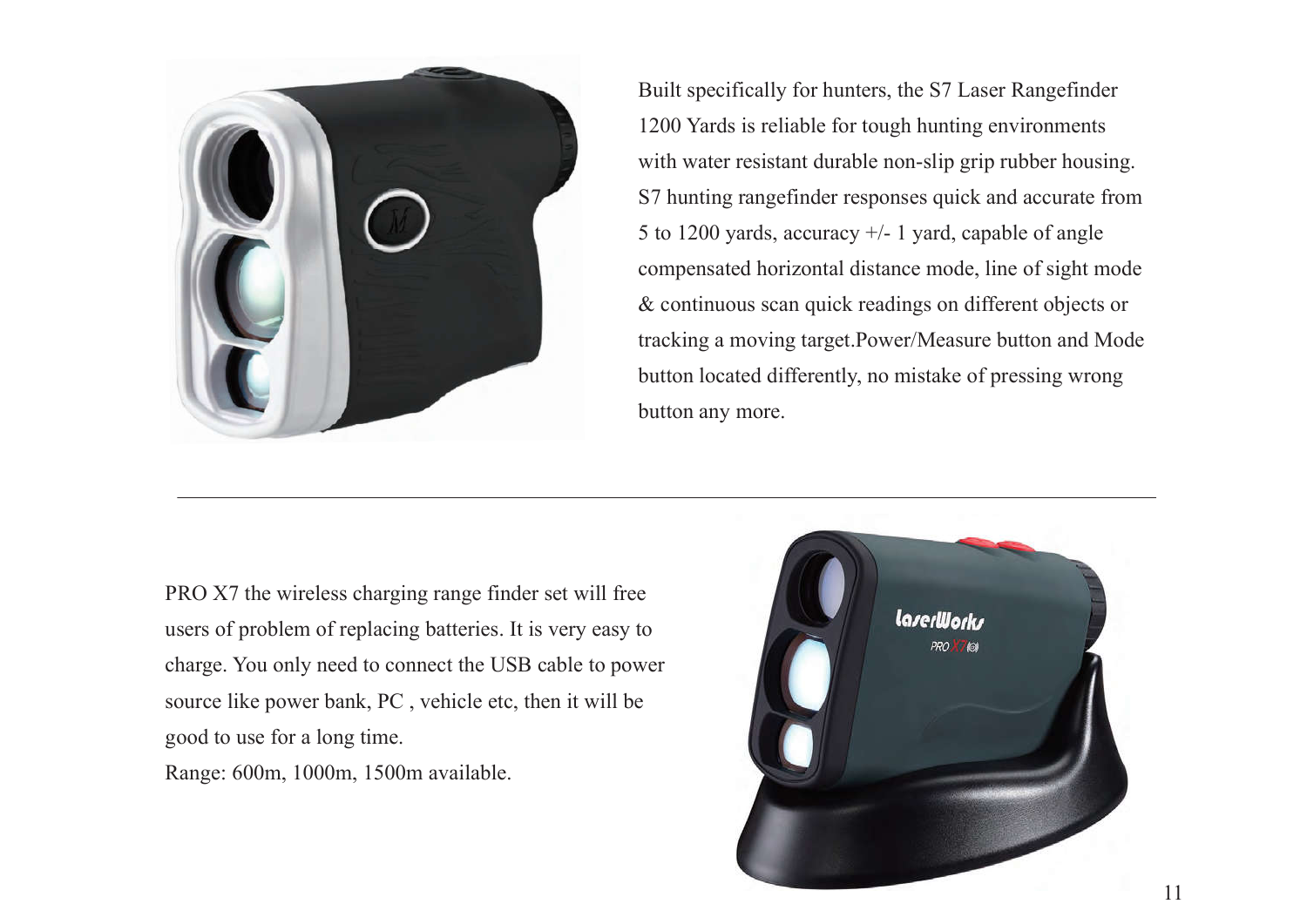### **Technologies**

#### **Emission Projection Display (EPD):**

Newly developed EPD red display, suitable for day & night usage with automatic brightness adjustment

#### **Golf Pole Lock:**

When setting rangefinder in pole lock/slope compensation mode, hold power button to activate scan function. After panning rangefinder around the pole or other target, the shortest range distance will display without the interference of background.



 $\odot$ 

 $-$  M

#### **Anti-Fog:**

For light fog or mist situation, range finder will still be able to work in Fog Mode. The distance has to be over 25 meters, otherwise range finder will show display wrongly.

#### **Bow Mode:**

Bow mode will display a True Horizontal Distance and Angle of the target, with which hunter and rifle shooter could make a perfect shoot.

#### **Target Small Technology:**

Range finder can isolate relatively close target from background and only keep the distance to it.



#### **Laser Echo Center Detection Technology:**

New Laser Echo Center Detection Technology ( LECD Technology ) insures the ranging accuracy to different reflective targets and offers resolution to +/-0.1m.